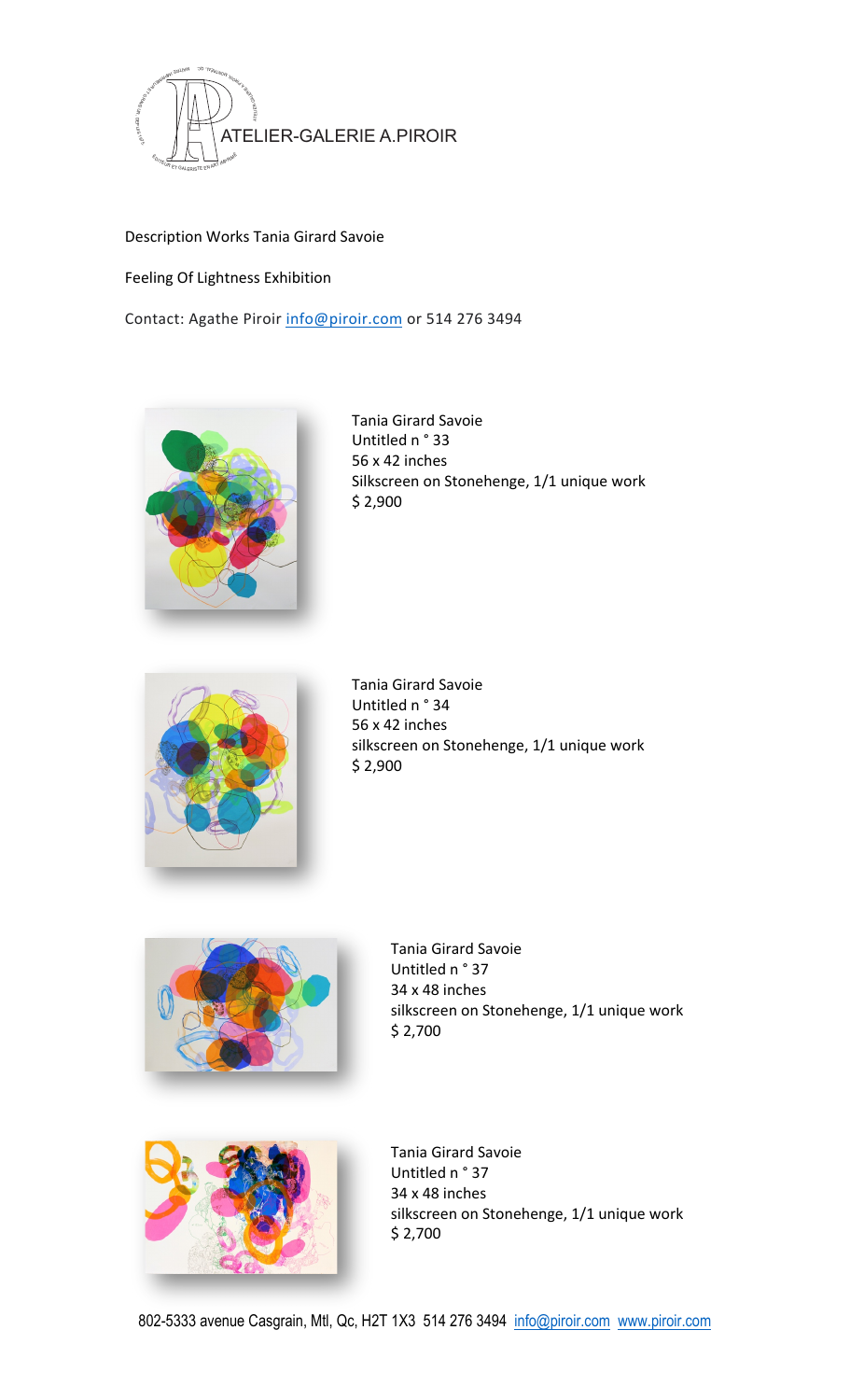



Tania Girard Savoie Untitled n ° 20 Double-sided screen printing and ink Yupo transparent paper, 1/1 unique work  $28^{1/2} \times 41^{1/2}$  inches  $$2,500$ 



Tania Girard Savoie Untitled n ° 22 Double-sided screen printing and ink Yupo transparent paper, 1/1 unique work  $22^{1/2}$  x  $28^{1/2}$  inches  $$1,800$ 



Tania Girard Savoie Untitled n ° 5 silkscreen on Stonehenge and ink, 1/1 unique work  $20^{1/2}$  x  $17^{1/2}$  inches  $$1,500$ 



Tania Girard Savoie Untitled n ° 6 silkscreen on Stonehenge and ink, 1/1 unique work  $20^{1/2}$  x  $17^{1/2}$  inches  $$1,500$